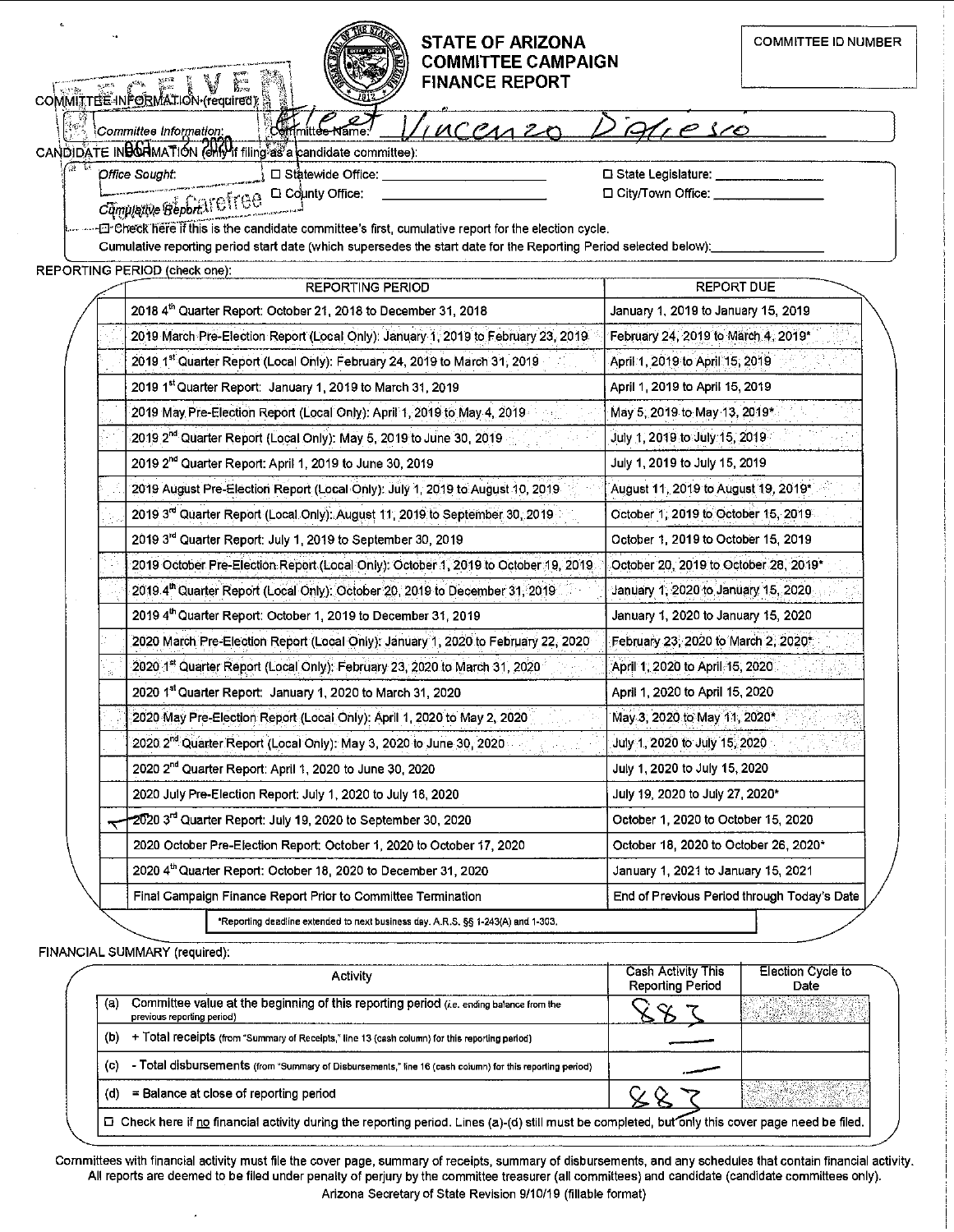

## **STATE OF ARIZONA COMMITTEE CAMPAIGN FINANCE REPORT**

SUMMARY OF RECEIPTS (Schedule A):

|     | Receipts                                                                                   | Cash                           | Equity             |  |
|-----|--------------------------------------------------------------------------------------------|--------------------------------|--------------------|--|
| 1.  | Monetary Contributions Received                                                            |                                |                    |  |
|     | Individuals - More than \$50<br>(a)                                                        |                                |                    |  |
|     | (b)<br>Individuals - \$50 or Less (Aggregate)                                              |                                |                    |  |
|     | <b>Candidate Committees</b><br>(c)                                                         |                                |                    |  |
|     | (d)<br><b>Political Action Committees</b>                                                  |                                |                    |  |
|     | <b>Political Parties</b><br>(e)                                                            |                                |                    |  |
|     | $^{(1)}$<br>Partnerships                                                                   |                                |                    |  |
|     | Corporations & Limited Liability Companies (PACs & Political Parties Only)<br>(g)          |                                | <b>TERRITORIAL</b> |  |
|     | Labor Organizations (PACs & Political Parties Only)<br>(h)                                 |                                | <u>e Biologia</u>  |  |
|     | (i)<br>Candidate's Personal Monies (Candidate Committees Only)                             |                                |                    |  |
|     | Ü)<br>Monetary Contributions Subtotal (add 1(a) through 1(i))                              |                                |                    |  |
|     | Refunds Given Back to Contributors<br>(k)                                                  |                                |                    |  |
|     | (I)<br>Net Monetary Contributions (subtract 1(k) from 1(j))                                |                                |                    |  |
|     | Loans                                                                                      | BH.                            |                    |  |
|     | Loans Received<br>(a)                                                                      |                                |                    |  |
|     | Forgiveness on Loans Received<br>(b)                                                       | r Grenori (1999)               |                    |  |
|     | Repayment on Loans Made<br>(c)                                                             |                                |                    |  |
|     | Interest Accrued on Loans Made<br>(d)                                                      |                                | $5.58\%$ and       |  |
|     | Loans Subtotal (cash: add 2(a), 2(c) & 2(d))<br>(e)                                        |                                |                    |  |
| 3.  | Rebates and Refunds Received                                                               |                                |                    |  |
| 4.  | Interest Accrued on Committee Monies                                                       |                                | $5.3 - 14.8$       |  |
| 5.  | In-Kind Contributions Received                                                             |                                |                    |  |
|     | Individuals - More than \$50<br>(a)                                                        |                                |                    |  |
|     | (b)<br>Individuals - \$50 or Less (Aggregate)                                              |                                |                    |  |
|     | <b>Candidate Committees</b><br>(c)                                                         |                                |                    |  |
|     | <b>Political Action Committees</b><br>(d)                                                  | <u>Martin</u>                  |                    |  |
|     | <b>Political Parties</b><br>(e)<br>(f)<br>Partnerships                                     | SAN SAN                        |                    |  |
|     | Corporations & Limited Liability Companies (PACs & Political Parties Only)<br>(g)          |                                |                    |  |
|     | (h)<br>Labor Organizations (PACs & Political Parties Only)                                 |                                |                    |  |
|     | (i)<br>Candidate's Personal Assets or Property (Candidate Committees Only)                 |                                |                    |  |
|     | In-Kind Contributions Subtotal (equity: add 5(a) through 5(i))<br>O)                       |                                |                    |  |
| 6.  | In-Kind Donations Received (Non-Contributions) (Political Parties Only)                    | $\mathcal{M}(\mathcal{C})$     |                    |  |
| 7.  | <b>Extensions of Credit</b>                                                                | <u>Industrial Co</u>           |                    |  |
|     | <b>Extensions of Credit Received</b><br>(a)                                                |                                |                    |  |
|     | Payments on Extensions of Credit Received<br>(b)                                           |                                |                    |  |
|     | Net Extensions of Credit (subtract 7(b) from 7(a))<br>(c)                                  | <b>TEAN</b><br>iking.          |                    |  |
| 8.  | Joint Fundraising / Shared Expense Payments Received                                       |                                |                    |  |
|     |                                                                                            |                                |                    |  |
| 9.  | Payments Received for Goods / Services                                                     |                                |                    |  |
| 10. | Outstanding Accounts Receivable / Debts Owed to Committee                                  | <u>senerg</u> n<br>n d<br>a Gh |                    |  |
| 11. | Transfer In Surplus Monies / Transfer Out Debt (use cash and/or equity as applicable)      |                                |                    |  |
| 12. | Miscellaneous Receipts                                                                     |                                |                    |  |
| 13. | Total Receipts (cash: add 1(l), 2(e), 3-4, 8-9, 11-12; equity: add 2(b), 5(j), 6-7, 10-12) |                                |                    |  |